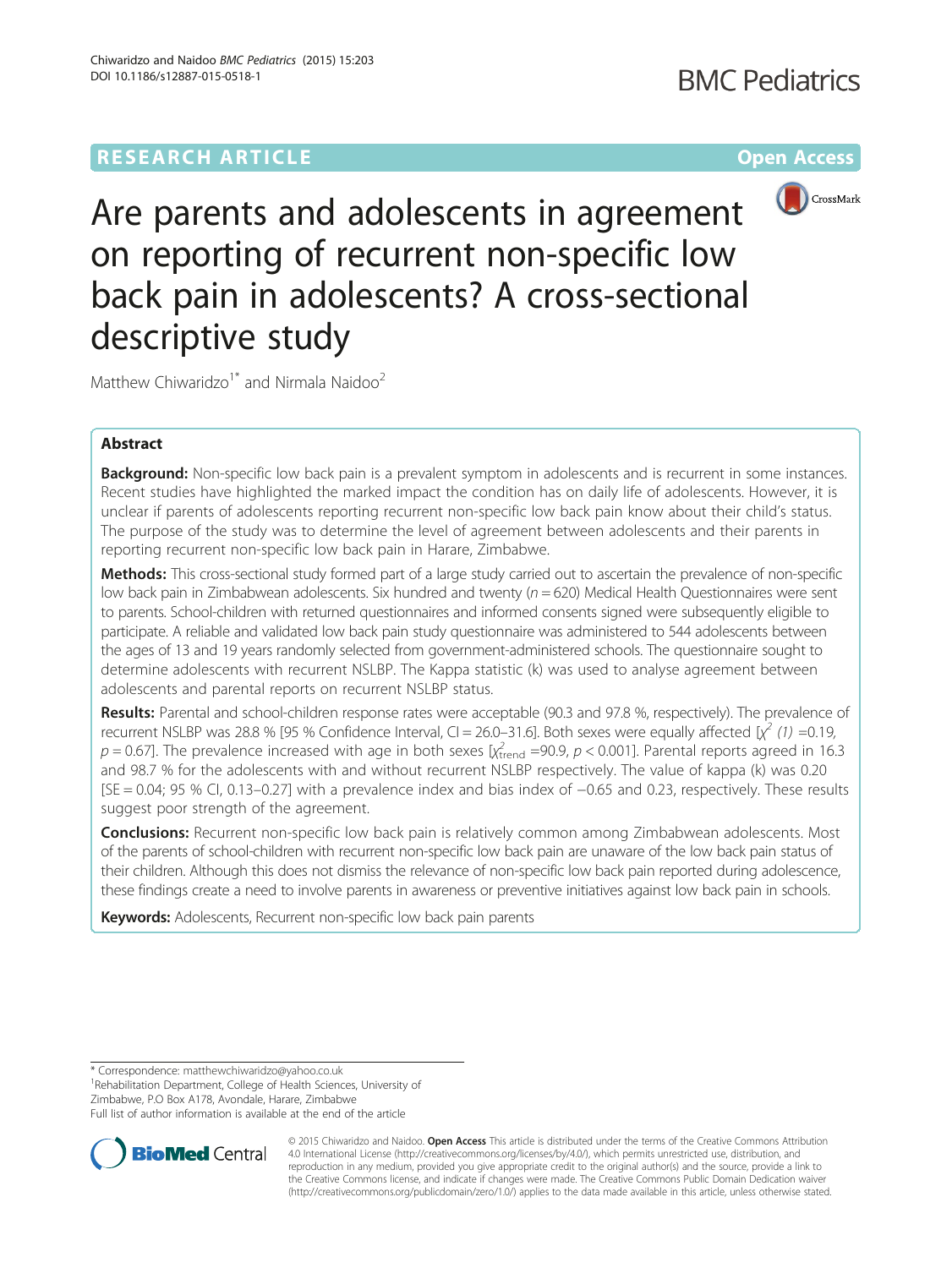#### Background

The adolescence period forms an important developmental stage in life [[1\]](#page-6-0). The advances in medical care and health technology over the years have led to momentous changes in adolescent health worldwide. There has been a shift from injuries and communicable diseases to non-communicable and lifestyle-related conditions as prominent causes of disability adjusted-life years among adolescents. In the present society, adolescents are now vulnerable to conditions previously considered to be for adults only such as low back pain.

Non-specific low back pain (NSLBP) has become a common health problem in adolescents as in adults [\[2](#page-6-0)–[4](#page-6-0)]. Lifetime prevalence rates approach those reported in adult studies [\[5](#page-6-0)]. Most cases of adolescent NSLBP are benign [[6](#page-6-0)]. However, a subset of adolescents (13–36 %) experience severe and regular NSLBP commonly referred to as recurrent NSLBP [\[6](#page-6-0)–[8](#page-6-0)]. These adolescents are likely to suffer significant health consequences [[6](#page-6-0)]. Recurrent NSLBP have been found to be associated with seeking medical treatment, some degree of functional consequences, psychological distress, reduced health-related quality of life and school absenteeism in adolescents [[6, 9](#page-6-0)–[12](#page-6-0)]. Additionally, prospective studies link adult chronic low back pain to recurrent symptoms that began in adolescence [[13](#page-6-0)–[15](#page-6-0)]. This implies that adolescents with recurrent NSLBP constitute an important group of high risk adolescents warranting continued monitoring.

Given the potential impact recurrent NSLBP has in adolescents' daily lives, activities and school, it should be a cause of concern not only to the school children, health-care professionals, and teachers but to parents or guardians as well. It is particularly crucial for parents or guardians to be aware of the low back pain status of their child, especially the recurrent type, for a number of reasons. Medical treatment for the condition can be sought early therefore preventing the debilitating effects of the condition. Monitoring and preventative efforts to minimise recurrent NSLBP can be sustained if all important stakeholders (parents, teachers, health care professionals, health-policy makers) are aware of the existence of the condition. Parents are often omitted in preventative initiatives against the condition and are often misinformed of the nature of the condition. Few studies have attempted to corroborate adolescents selfreport of pain with parental reports [[10](#page-6-0), [16\]](#page-6-0). In Zimbabwe, to the authors' knowledge, there is no data with regards to this matter. This is a significant shortcoming against a background of high prevalence rate of recurrent NSLBP in adolescents reported in a previous study [[12](#page-6-0)]. Data on parents and adolescents level of agreement on reporting recurrent non-specific low back pain in adolescents would be useful in understanding the gravity of the condition in adolescents in light of the consequences reported in

literature. Therefore, the main objective of this study was to examine the level of agreement between adolescents' and parental reports on recurrent NSLBP.

# **Methods**

This study formed part of a large study conducted in two continuous phases, firstly, to determine the prevalence of adolescent recurrent NSLBP and secondly to ascertain the individual risk factors associated with the condition among adolescents in government administered secondary schools in Harare, Zimbabwe. Participants with recurrent NSLBP had to report pain which had occurred at least two times over the past year with each episode of lasting at least 24 h, with pain intensity of greater than two on the visual analogue scale (VAS) with at least a 30-day pain free period between the episodes. The methodology of the first phase has been described extensively elsewhere [\[17](#page-6-0)]. This article present on the findings on the level of agreement between adolescent and parental reports on recurrent NSLBP.

Briefly, a cross-sectional survey incorporating full-time secondary school students in Form One to Six between the ages of 10 and 19 years was conducted. The World Health Organisation (WHO) definition of an adolescent was adopted [[18\]](#page-6-0). At the time of the study, there were 71 458 school-children in the 55 government administered schools in Harare. As the primary outcome was prevalence of recurrent NSLBP, minimum sample size of 495 was calculated using Epi Info Stalcalc based on the following parameters: regional prevalence of 13.5 % [\[19](#page-6-0)], a precision effect of 3 %, a design effect of 1 and 95 % confidence interval.

Schools and participants were recruited using a twostage cluster sampling method. Secondary schools in Harare are classified by location into high-density suburbs schools  $(n = 17)$  and low-density suburbs schools  $(n = 38)$ . Considering proportion between the clusters, one school was randomly selected from low density suburbs and two schools from the high density suburbs. In the second stage of sampling, one class was randomly selected at each level from Form One to Six from each participating school. All the students in the selected classes were then eligible to participate. A total of 620 school-children were eligible. However, school-children between 10 and 19 years and willing to participate in the study after being given parental approvals and were present on the day of the survey were included in the study. Students with parental reports of spinal pathologies or orthopaedic conditions, history of trauma to the back, central or peripheral nervous system problem and any overt or covert physical deformity including leg length discrepancy or scoliosis were excluded in the study.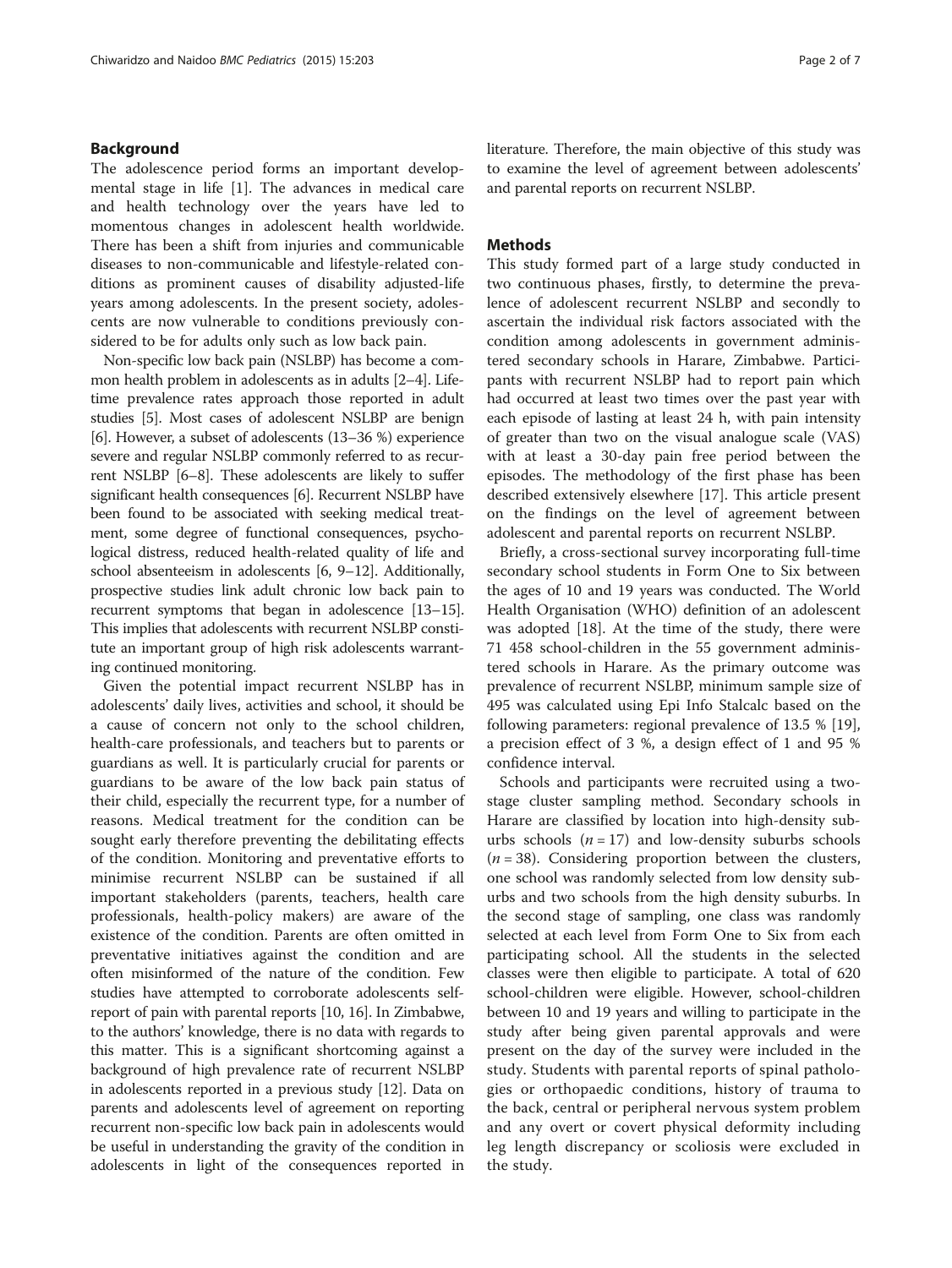Medical Research Council of Zimbabwe [ref: MRCZ/ B/356] and the Human Research Ethics Committee [ref: HREC/189/2012] of the University of Cape Town gave ethical approval for the study. Institutional approval was obtained from Ministry of Primary and Secondary Education, Harare Provincial Education Offices and from school heads of the selected schools. School-children who volunteered to participate in the study were given information letters, adolescent medical health questionnaires and informed consent forms for parents to complete at home. Parental questionnaires were coded similarly with school-children low back pain study questionnaires for identification purposes. For confidentiality purposes, parental documents were sent sealed in an envelope and students were requested to return them in a provided sealed envelope. To minimise conversations between school-children and parents that will increase the percentage of agreement, the school children were not told at this stage that the study was about their low back pain status and whether their parents knew about it. Moreover, parents were specifically requested in the information letter to answer the adolescent medical health questionnaire truthfully and to the best of their knowledge without asking their child for input on the condition. The parental documents were to be returned to the school-form teachers within seven days. Within this time period, the researcher (MC) held meetings in person with parents to explain the rationale of the study and to address their concerns in the participating schools. The actual dates for the meetings and researcher personal contact details were specified in the parent information letters.

# Adolescent medical health questionnaire

The Adolescent Medical Health Questionnaire was adopted from Fanucchi et al. [\[20\]](#page-6-0) study and modified to suit the local context (see Additional file [1\)](#page-6-0). The 10 items on the questionnaire provided the medical history of schoolchildren as reported by parents. Parents were defined as either biological or guardians living with the child at home. Adolescents with parental reports of spinal pathologies, deformities, fractures and neurological conditions were excluded [[18](#page-6-0)]. A specific question to confirm for the adolescent recurrent NSLBP was asked as "In the past 12 months, has your child ever complained to you or any other family member at least twice of pain in the lower part of the back which lasted at least a day, not related to their menstrual cycles in females?" This question enabled direct comparisons to be made with adolescent report of recurrent NSLBP.

#### Adolescent low back pain questionnaire

Adolescents who returned the medical health questionnaire fully completed and parental informed consent signed were considered eligible for the study. Every participant completed a detailed 22-item questionnaire (see Additional file [2](#page-6-0)) with questions pertaining to demographic data, recurrent NSLBP, characteristics of recurrent NSLBP (pain intensity, frequency, and duration), consequences (health-seeking behaviour, school absenteeism, functional limitations) and risk factors (smoking, school-bag use, sport participation, and sedentary lifestyle). Recurrent NSLBP was specifically defined as low back pain which had occurred at least two times over the past year with each episode of lasting at least 24 h, with pain intensity of greater than two on the VAS with at least a 30-day pain free period between the episodes [[21](#page-6-0)]. It was asked regarding the last 12 months.

Data collection was conducted between June 2012 and December 2012 in the classrooms during school-hours in the presence of the school teacher and the researcher (MC). The students were instructed to sit approximately 50 cm apart to avoid deliberations between them. To facilitate understanding, the researcher read the questionnaires aloud to students in the lower classes (Form One and Two). The researcher attended to the participating schools consecutively during the second term of the academic year. Prior to use, content validity was determined by panel of five experts in field of epidemiology and musculoskeletal adolescent health. Experts had to evaluate each question/item on a four-point scale based on a criterion that considered four factors of relevance, clarity, simplicity and ambiguity [[22\]](#page-6-0). Questions were then refined or discarded following the recommendations proposed by the content experts.

In a preliminary study, reliability of the English version of the questionnaire was evaluated among 40 final year students who completed the questionnaire on two separate occasions with a week interval. During the initial test, students were not informed about the re-test. The mean age of the respondents was  $16.3$  years  $(SD = 1.67)$ with 62.5 % of the respondents being females. Percentage agreement for the demographic details (age, gender, place of residence) was consistent between the test and re-test. For the primary outcome measure of recurrent NSLBP, the kappa coefficient (k) was moderate at 0.51.

#### Statistical analysis

Statistica version 11 was used to analyse data gathered. Parametric tests were used to describe the data largely because of the large sample size even though some of the variables were not normally distributed [[23\]](#page-6-0). However, Kolmogorov-Smirnov and Lilliefors tests were used to confirm normality of continuous data. Means and standard deviations (SD) were used to describe continuous data. Frequencies were used for categorical data. Recurrent NSLBP was expressed as a percentage of the total population. Exact 95 % confidence intervals (CI)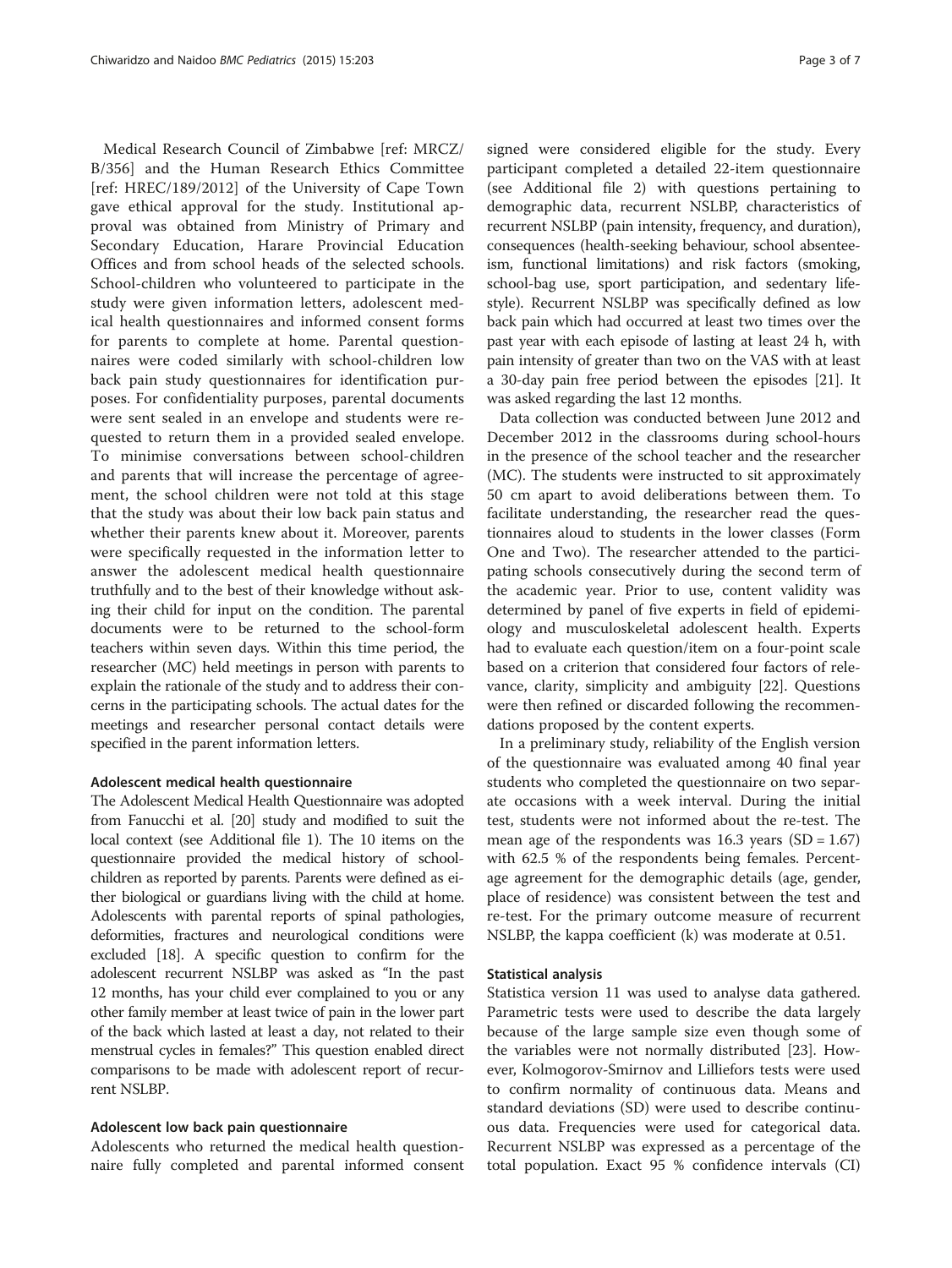were provided. Pearson's chi-square test  $(X^2)$  was used to evaluate the effect of gender on recurrent NSLBP prevalence at  $p \le 0.05$ . For analysis of agreement between the school-child and parent reports on recurrent NSLBP status, the kappa statistic (k) was used. The kappa statistic was interpreted based on a criteria provided by Landis and Koch [\[24\]](#page-6-0). A kappa statistic of 1 represents perfect agreement whereas 0 represents an agreement expected by chance [\[10\]](#page-6-0). Questionnaires with at least three variables missing were regarded as missing data and were discarded from the analysis.

# Results

Figure 1 indicates that parental and school-children response rates were high (90.3 and 97.8 % respectively). The demographic characteristics of the study participants are presented in Table [1](#page-4-0). The mean age of the sample was 16 years  $[SD = 1.72$ , range  $13-19$  years]. Female students constituted 53.8 % ( $n = 286$ ) of the total sample. However, male students were significantly older compared to the female students  $[t (530) = 2.34,$  $p = 0.02$ .

Based on the adolescent low back pain questionnaire, the prevalence of recurrent NSLBP for the past 12 months was 28.8 % (n = 153) [95 % Confidence Interval, 27.8–31.6]. Both sexes were equally affected  $[\chi^2 (1) = 0.19, p = 0.67]$ . However, Fig. [2](#page-4-0) shows that prevalence of recurrent NSLBP in adolescents increased with increasing age in both sexes  $[\chi^2_{\text{trend}} = 90.9, p < 0.001]$ . The majority of school-children with recurrent NSLBP ( $n = 82, 53.6 %$ ) experienced more than three episodes in last 12 months. However, 85.6 % reported an episode to last less than seven days. Twentyseven percent of the school-children with recurrent NSLBP sought medical treatment for the symptoms. About 21 %

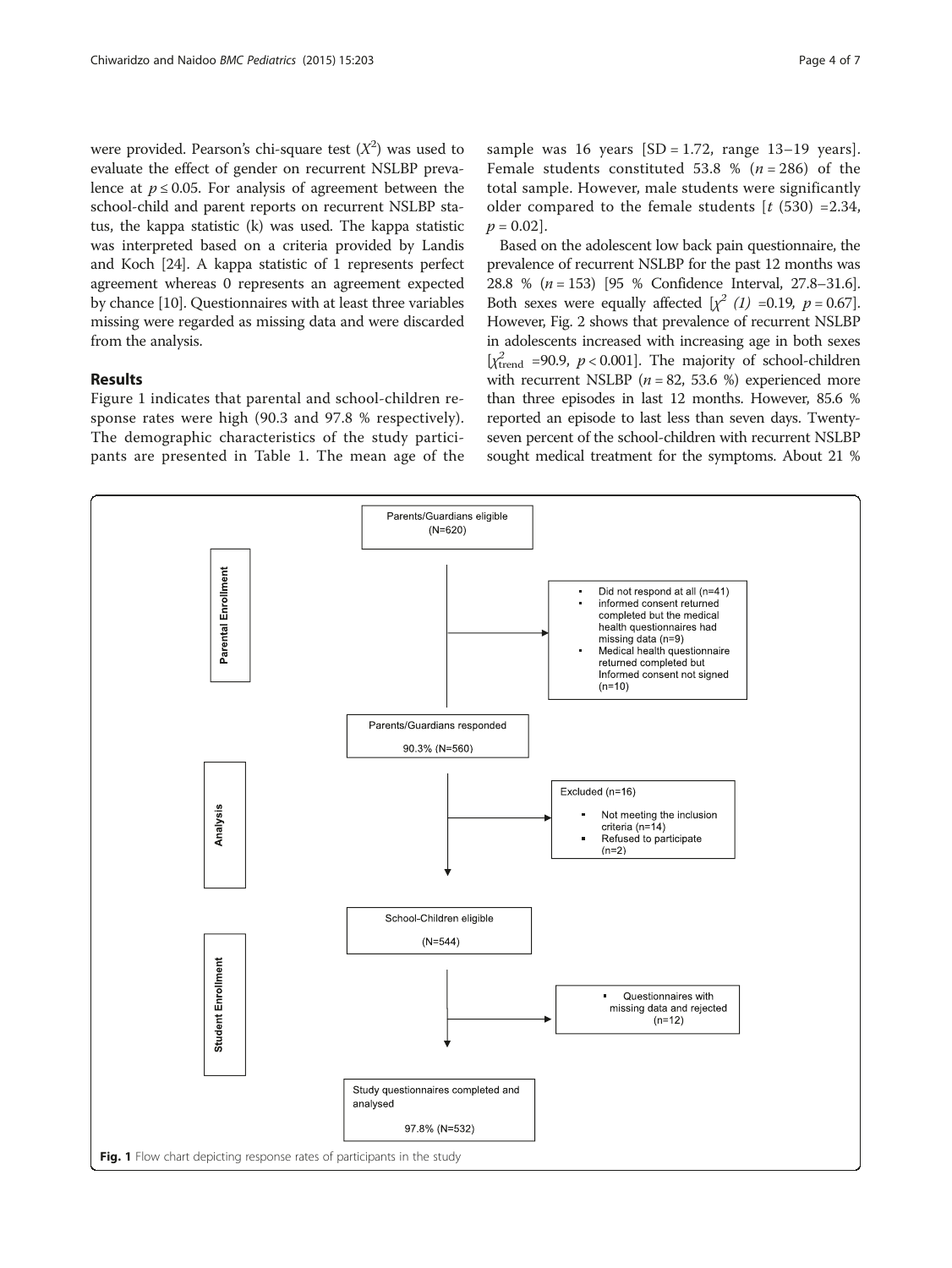<span id="page-4-0"></span>Table 1 The demographic characteristics of the study

| participants ( $n = 532$ ) |       |      |              |  |  |
|----------------------------|-------|------|--------------|--|--|
| Characteristic             | Total | $\%$ | Cumulative % |  |  |
| Females                    | 286   | 53.8 |              |  |  |
| Males                      | 246   | 46.2 |              |  |  |
| Age groups (years)         |       |      |              |  |  |
| 13                         | 29    | 5.4  | 5.4          |  |  |
| 14                         | 98    | 18.4 | 23.8         |  |  |
| 15                         | 101   | 19.0 | 42.8         |  |  |
| 16                         | 96    | 18.0 | 60.8         |  |  |
| 17                         | 90    | 16.9 | 77.7         |  |  |
| 18                         | 67    | 12.6 | 90.2         |  |  |
| 19                         | 51    | 9.6  | 100.0        |  |  |
| Form (Years of education)  |       |      |              |  |  |
| 1(8)                       | 74    | 13.9 | 13.9         |  |  |
| 2(9)                       | 116   | 21.8 | 35.7         |  |  |
| 3(10)                      | 106   | 19.9 | 55.6         |  |  |
| 4(11)                      | 100   | 18.8 | 74.4         |  |  |
| 5(12)                      | 77    | 14.4 | 88.8         |  |  |
| 6 (13)                     | 59    | 11.2 | 100          |  |  |

of the school-children with recurrent NSLBP reported sciatic symptoms.

# Agreement between adolescent and parental reports of recurrent NSLBP

Parental responses to the question "In the past 12 months, has your child ever complained to you or any other family member at least twice of pain in the lower part of the back which lasted at least a day, not related to their menstrual cycles in females?" were analysed for agreement against adolescents reports of recurrent NSLBP. Parental reports agreed in 16.3 and 98.7 % for the adolescents with and without recurrent NSLBP respectively (Table [2](#page-5-0)). The value of kappa was 0.20 [Standard Error, SE = 0.04; 95 % Confidence Interval, 0.125–0.272] with a prevalence index and

bias index of −0.65 and 0.23 respectively. These results suggest that the strength of the agreement was poor. In spite of this slight agreement, parents were more likely to report that their child had recurrent NSLBP if the adolescent had reported sciatica  $\int \chi^2 (1) = 4.33$ ,  $p = 0.04$ ] but not medical treatment for the recurrent symptoms of low back pain  $[\chi^2 (1) = 1.29, p = 0.26]$ .

#### **Discussion**

This study was designed to examine the level of agreement between parental and adolescents reports of recurrent NSLBP. The response rate from both parents and adolescents was satisfactory; a finding comparable with other cross-sectional studies in the literature [\[10](#page-6-0), [18](#page-6-0)]. Bias due to non-participation could not have influenced the observed results. The self-administration of the study questionnaires to adolescents in structured environments (schools) could have had a positive impact. In addition, parents were informed of the study having had had formal approval from the Ministry of Education and school principals. This could have encouraged them to participate in a school-based project that evaluated the health of their school-child.

Literature specifically on recurrent NSLBP in adolescents is sparse. The few studies available have relied on different contextual definitions rendering comparisons between studies difficult. The present study uniquely relied on a definition of recurrent NSLBP agreed upon by experts in field of low back pain [\[17](#page-6-0), [21\]](#page-6-0). The definition objectively stipulates the most important parameters that characterise recurrent NSLBP such as intensity, frequency, and duration of episodes. However, its validity has not been evaluated in adolescents [\[21](#page-6-0)].

Recurrent NSLBP is relatively common among Zimbabwean adolescents; a finding consistent with previous reports from other countries such as England and Netherland [[6](#page-6-0), [7](#page-6-0)]. The prevalence approached adult figures by end of adolescence [\[17\]](#page-6-0). Results of the first phase of the study have been described extensively elsewhere

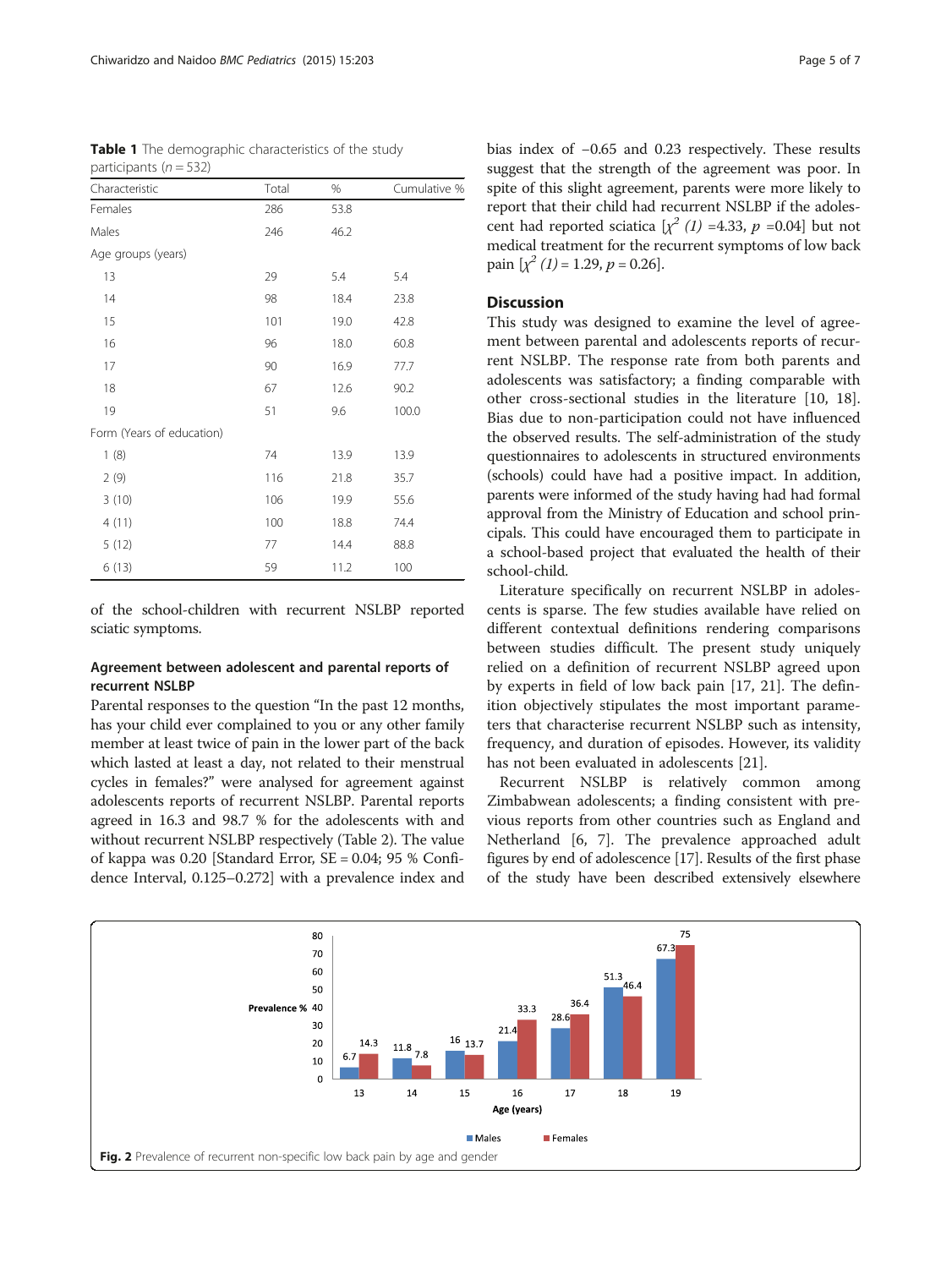<span id="page-5-0"></span>Table 2 Agreement between child and parental reports of recurrent non-specific low back pain  $(n = 532)$ 

| Characteristic                     | Responses | Parental report of adolescent<br>recurrent NSLBP |            |       |
|------------------------------------|-----------|--------------------------------------------------|------------|-------|
|                                    |           | Yes (%)                                          | No (%)     | Total |
| Adolescent recurrent Yes<br>NSI BP |           | 25(16.3)                                         | 128 (83.7) | 153   |
|                                    | Nο        | 5(1.3)                                           | 374 (98.7) | 379   |
|                                    | Total     | 30                                               | 502        | 532   |

[[17](#page-6-0)]. However, these findings are disturbing considering the strong link that exists between adolescent recurrent NSLBP and adulthood chronic non-specific low back pain [[13](#page-6-0)]. From a public health perspective, these findings are worrisome and should stimulate concern in teachers, health professionals and parents. However, because of the cross-sectional design of the study and reliance on self-reports over a recall period of 12 months, the present findings may be interpreted with caution. No medical or radiological examinations were conducted to confirm selfreported recurrent NSLBP by adolescents. Nevertheless, pain has been described as a subjective phenomenon hence self-reports have been regarded as a valid method of assessing pain [[16](#page-6-0), [25\]](#page-6-0).

The majority of recurrent NSLBP cases as reported by adolescents were not known by parents (83.7 %). Similarly, a cross-sectional study investigating the occurrence and characteristics of NSLBP among 1 446 adolescents in England observed a moderate agreement  $(k = 0.33)$ between school-children and their parents reports of the child's condition [\[10\]](#page-6-0). Amongst the school-children reporting and not reporting NSLBP, parental reports agreed in 33 and 95 % of cases, respectively [[10](#page-6-0)]. These findings raise fundamental questions regarding the significance of recurrent NSLBP self-reported by adolescents.

A number of reasons have been postulated to account for this unexpected anomaly. Interplay of parental and child-related factors partly explain the lack of agreement. Parents may forget about their child's low back pain symptoms or interpret them as inconsequential [[10, 16](#page-6-0)]. In addition, the condition may not be severe enough for adolescents to inform their parents [\[10](#page-6-0)]. The majority of the adolescents with recurrent NSLBP failed to seek medical treatment for the condition. Fear of admonishment by parents may also have caused adolescents to withhold information from parents. In Zimbabwe, anecdotal beliefs link adolescent low back pain complaints to socially unacceptable behaviours such as early sexual indulgence [[12\]](#page-6-0). This possibly contributes to the lack to the agreement between the reports. Additionally, knowledge of the potential to incur costs to parents for medical care could be another possible explanation considering the socioeconomic challenges in the country.

Interestingly, the present study indicated that parents knew about their child's recurrent NSLBP status if the child had reported sciatica but not medical treatment. Although sciatica is regarded as an important indicator of severe and continuous low back pain, these findings should be interpreted with caution [[26](#page-6-0)]. In the Zimbabwean context, parents are responsible for arranging consultation and payment for the medical services in case their child needs a health professional. Parents should have been aware of their child's recurrent NSLBP status for the adolescents who sought medical treatment. Therefore, these findings possibly indicate that school-children sought medical care without parental knowledge. The fact that sciatica was associated with parental knowledge of child recurrent NSLBP status suggests a possible existence of various other musculoskeletal problems such as lower limb muscular or joint pain which possibly warranted medical treatment.

#### Limitations

This study had limitations which included reliance on self-reported data from parents and adolescents. It is possible for the participants to forget the exact nature and characteristics of the recurrent NSLBP considering the information was collected retrospectively. The accuracy of the responses from both participants could have been affected by recall bias thereby over or underestimating the level of agreement especially considering the recall period of 12 months used in the study. On the other hand, it is possible that the parents and schoolchildren could have discussed the study extensively between the time the school-children brought the parental documents home to the time they completed their own low back pain questionnaire at school few days later. This could have affected the level of percentage of agreement. In addition, the study sample for adolescents was not representative of all the adolescents in schools in Harare, Zimbabwe. Only three secondary schools were randomly selected from a list of government administered schools.

# Conclusion

Recurrent NSLBP is relatively common among schoolaged Zimbabwean adolescents. The reported recurrent NSLBP at the end of the adolescent period approaches that reported for adults. Both male and female students are equally affected. Most of the parents are unaware of the recurrent NSLBP status of their children. This raises concerns regarding the significance of the condition in adolescence but also create a need for raising awareness of the condition among parents. Parents knew about their child's recurrent NSLBP status if the child had reported sciatica. Future studies are needed to determine the existence of various other musculoskeletal problems such as lower limbs muscular or joint pains among adolescents with low back pain.